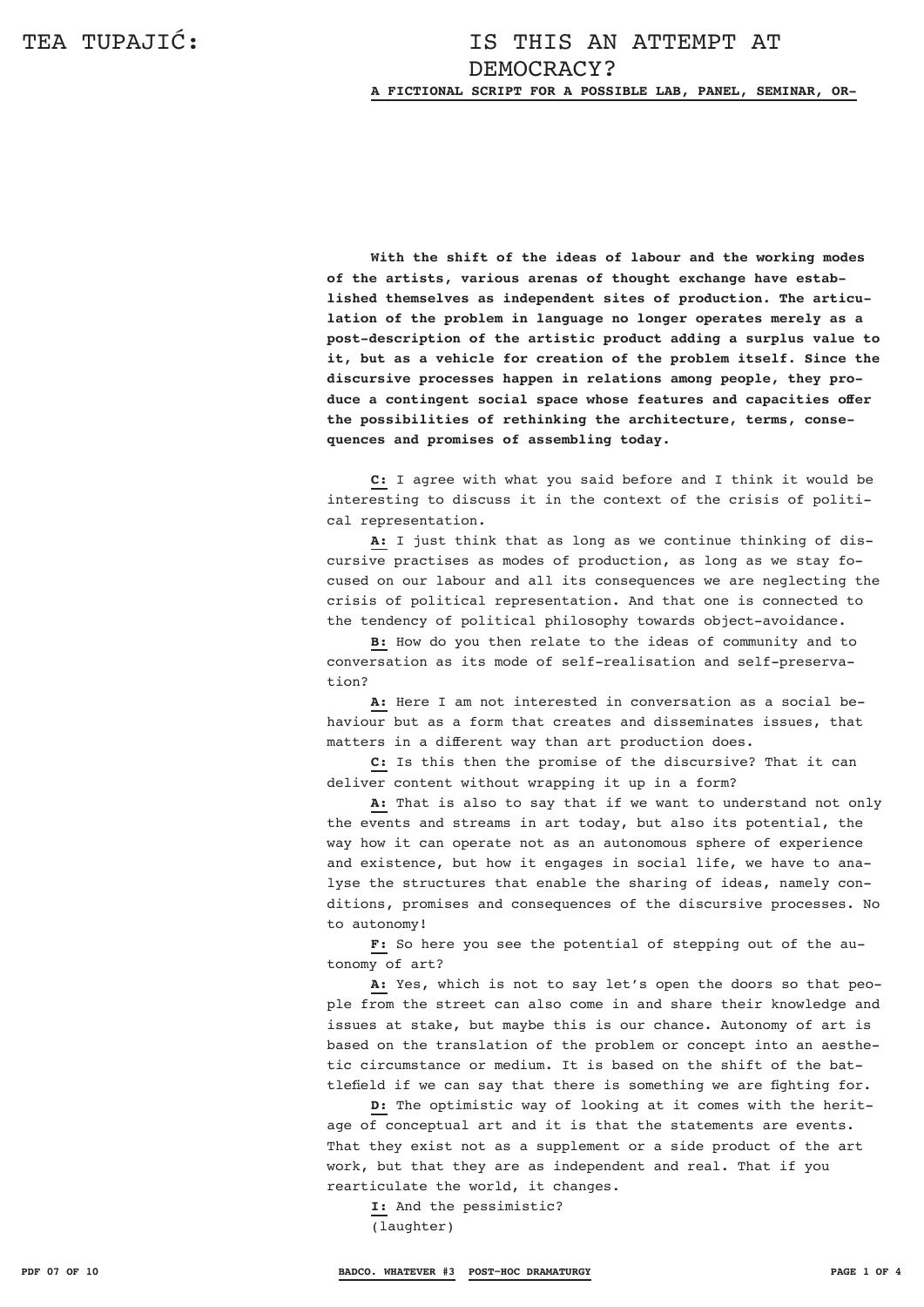## TEA TUPAJIĆ: TEA TUPAJIĆ: DEMOCRACY?

**D:** The pessimistic way of looking at it goes with Badiou when he describes our social space as worldless, sorry, wordless. The revolutionary subject emerges and outbursts irrationally, without in discourse elaborated agenda.

**B:** To put it broadly, the question would be – How do people assemble and what do they produce when they assemble? Or, how do we assemble and what do we produce when we assemble?

**C:** Is a lab situation really an assembly?

**B:** I would say that it has the potential of becoming one. Or we shouldn't lose the opportunity into making it one. When more individuals gather in a space/context, it is their task to rewrite the rules of the game of that context.

**A:** Bruno Latour in his call for object-oriented democracy distinguishes matters of fact from matters of concern. Matters of fact, great narratives that resolved people's differences and positioned them on the basis of their relation to them, have now been replaced by their relation to objects, to issues. What happens today is that the techniques of political representation no longer seem capable of absorbing the multiplicity of positions and, in any case, they are no longer capable of standardising them. Let's say that parliament is completely inefficient today.

**I:** To translate this problem into a theatre circumstance. Let's try to perform this in a chorus part. See, it's not working. Because chorus as a machine is not any more appropriate. There is no unison, no common cause. The only thing there is are contaminations, traces, interpretations. And of course, there is rhetoric.

J: How does parliament translate into a chorus?

**C:** This is what we are trying to avoid, I would say. We claim that the discursive process can be another kind of arena of thought exchange and production. And consequently of action. It is exactly not about translating one machine into another, but we are trying to see if the discursive processes can offer a way of art operating in social life.

**A:** Yes, I said parliament doesn't satisfy us because there we can see in the simplest way where the problem lies. We don't say anymore 'We are concerned that the rain doesn't fall.' And we for sure don't all gather in a circle to discuss it. I am concerned about too much rain, you about airport security measures, his concern is swine flu, hers kindergarten regulations.

**P:** When I was a child I thought global warming was something that was happening in America. And why was that? Because we had more urgent problems to deal with.

**M:** When I say that we should reinvent the architecture of the theatre, I don't mean building crazy buildings, taking chairs out of theatres or some instant solutions like that. I'd try to think of how we can create such a conceptual architecture that absorbs our experience. The multiplicity of concerns and the multiplicity of positions we take towards them. Theatre as an apparatus has a certain way of distributing the public space. I would be curious how we can redistribute it in order to make voices emerge.

**G:** There is the question of how and there is the question of what. Dealing with 'how' requires unfolding of the techniques of assembly. How do we make the issues talk. It would mean to analyse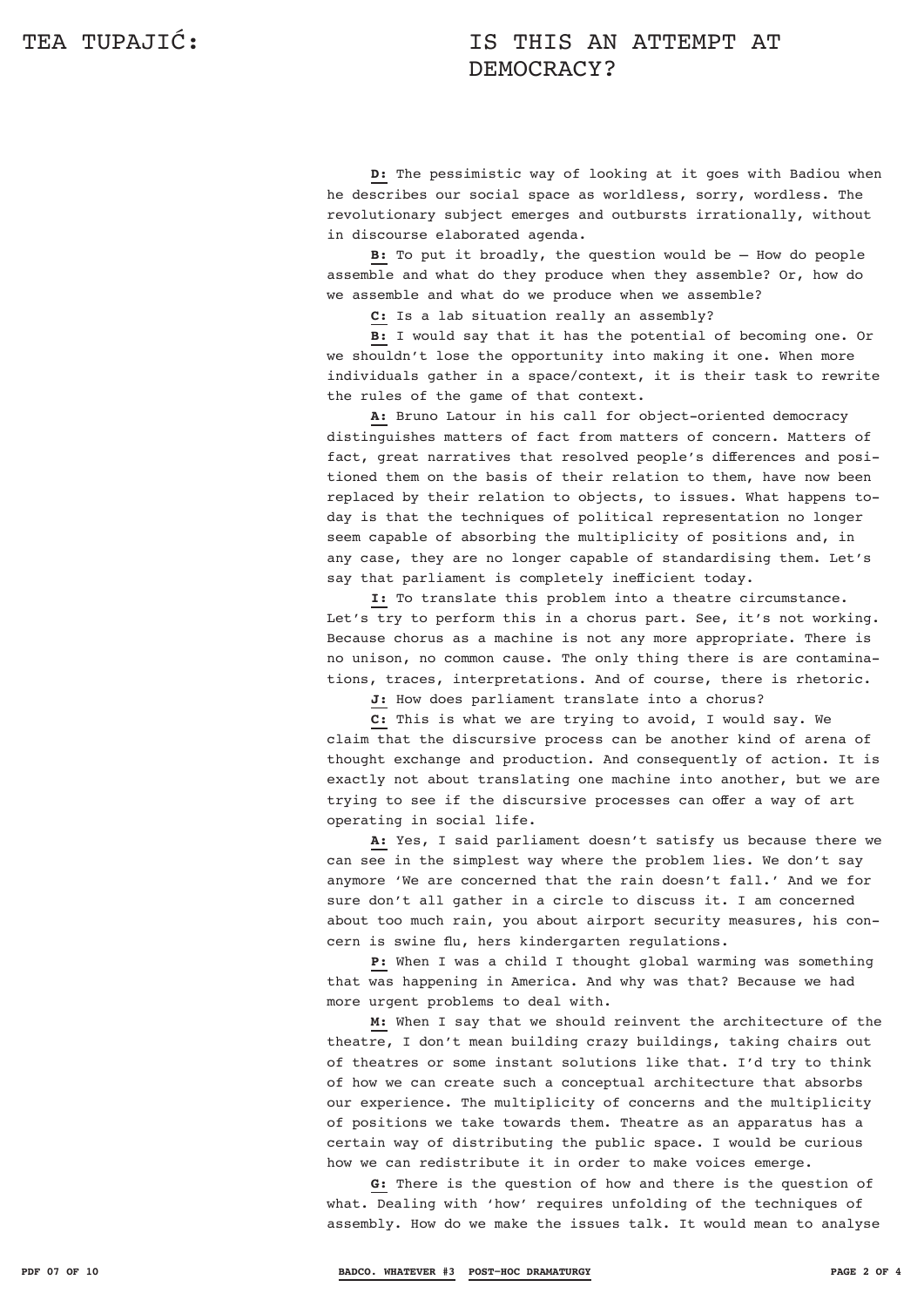## TEA TUPAJIĆ: TEA TUPAJIĆ: DEMOCRACY?

the mechanisms, relations and structures of, for instance, this lab. To understand how the machine operates. Dealing with 'what' would mean to analyse the content of what we are talking about (if there is any). Why? Because when I am talking I am creating an issue. And this is, as he said, an event. I am making something public. So to deal with 'what' would mean asking 'why'. Why am I making this issue public and not the other. I'm not saying any of them are better, on the contrary I want to find out how are they interdependent.

**P:** When you look up the word 'concern' in the Oxford dictionary, here is what you get: One- anxiety, worry (such unsatisfactory work gives cause for concern), a cause of anxiety or worry (the new techniques raise some safety concerns).

Two - a matter of interest or importance to someone (oil reserves are the concern of the Energy Department, the survival of an endangered species is of concern to wildlife biologists), (concerns) affairs; issues (public awareness of Aboriginal concerns).

Interesting examples, no? So it presupposes an object. I am concerned for this or that. And it also presupposes an urgency. Couldn't we try just as an experiment, as we are in a lab, to formulate each of us his or her concern. Because I am interested in not only what these concerns could be, but in what happens with them, how do they interrelate, how they contaminate each other, do they merge into groups or the opposite, do they become more specific.

**D:** Yes, but to return again to what I said before. Today we have the emergence of the non-assembly. People gathered outside of the organised social space. They are not at all interested in giving voice to any kind of problems. Opposition to the system can no longer articulate itself as a possible alternative or even as a utopia, as a different organisation proposal. In fact, it doesn't articulate itself at all it just smashes and shouts.

**C:** Why is this interesting to talk about in the lab? Is this the real WHAT? As I can see it, the only thing we can talk about is this what is happening here with us. The only content we can provide is the analysis of the relations and structures formed here and now. We are taking so much for granted the parole – everything is political – that we will never act politically. In other words, what can we talk about and is there a point in asking the question 'what is to be done' without sounding like an old school Marxist?

N: No, there is a what and there is a how. We can no longer satisfy ourselves with claiming that how is a what.

**F:** For once, I am happy we are in the Museum of Contemporary Art and I am happy we are not talking about the war.

**A:** What would it mean to act politically? I think it is interesting that a lab is a structure we appropriated from science. Let's see what's happening. Say I am a scientist in a lab and I am examining the molecule of oxygen. I will come to certain conclusions, which I will then make public. So I will create the voice for the molecule of oxygen and I will deliver it as a fact. What is similar is that we too are here giving voice to certain problems/issues.

**C:** Isn't what we should aim at, as you said, the reinvention